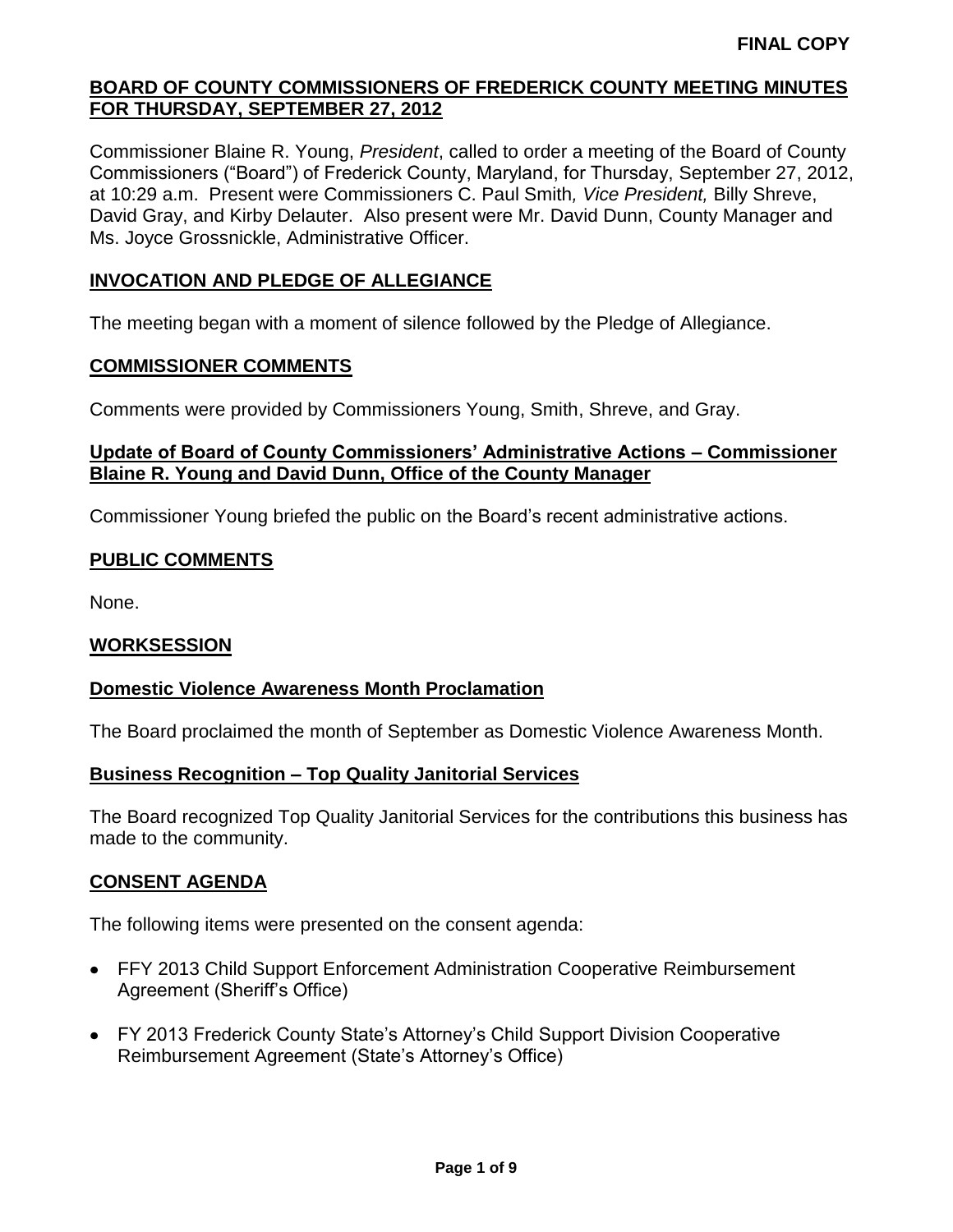*Motion to approve the consent agenda as presented – Passed 5-0.*

| <b>COMMISSIONERS</b> | <b>MOTION</b> | <b>SECOND</b> | <b>YES</b>   | <b>NO</b> | <b>ABSTAIN</b> | <b>NOT PRESENT</b> |
|----------------------|---------------|---------------|--------------|-----------|----------------|--------------------|
| Young                |               |               |              |           |                |                    |
| <b>Smith</b>         |               |               |              |           |                |                    |
| <b>Shreve</b>        |               |               |              |           |                |                    |
| Gray                 |               |               | Δ            |           |                |                    |
| <b>Delauter</b>      |               |               | $\mathbf{v}$ |           |                |                    |

### **PUBLIC HEARINGS**

### **FY 2013 Maryland Agricultural Land Preservation Foundation (MALPF) Applications – Anne Bradley, Community Development Division**

A public hearing was held, as duly advertised, on the applications received for the FY 2013 Maryland Agricultural Land Preservation Foundation (MALPF) easement acquisition program.

Ms. Bradley presented the staff report and noted 17 applications were received and staff's recommendation was to recommend approval of the following eight farms for the FY 2013 MALPF program.

| <b>File</b> | <b>Applicant</b>                     | <b>Acres</b> | Location                              |
|-------------|--------------------------------------|--------------|---------------------------------------|
| 13-01       | Coblentz, Scott & Joe                | 175.1        | Richard Remsburg Rd., near Jefferson  |
| $13 - 02$   | Toms, Matthew                        | 136.3        | Crum Rd., near Walkersville           |
| $13 - 03$   | Stitely North, LLC                   | 74.16        | Creagerstown Rd., near Thurmont       |
| 13-04       | Cline, Robert & Susan                | 162.5        | Artie Kemp Rd., near Libertytown      |
| 13-05       | Wright, John, Jr., Meleah & John III | 210.2        | Pete Wiles Rd., near Middletown       |
| 13-06       | Blickenstaff, Brian                  | 122.2        | Sumantown Rd., near Jefferson         |
| 13-07       | Tankersley, Garvin                   | 140.9        | Keysville Rd., near Emmitsburg        |
| 13-08       | Venables, Aaron                      | 88.69        | Bollinger School Rd., near Emmitsburg |

It was noted the Agricultural Preservation Advisory Board reviewed the applications and concurred with the county staff's recommendation.

Public comment in support of the recommendation was received from Mr. Robert Ramsburg, neighbor to Applicant Matthew Toms.

*Motion to approve the staff recommendation as presented – Passed 5-0.*

| <b>COMMISSIONERS</b> | <b>MOTION</b> | <b>SECOND</b> | <b>YES</b> | <b>NO</b> | <b>ABSTAIN</b> | <b>NOT PRESENT</b> |
|----------------------|---------------|---------------|------------|-----------|----------------|--------------------|
| Young                |               |               |            |           |                |                    |
| <b>Smith</b>         |               |               |            |           |                |                    |
| <b>Shreve</b>        |               |               |            |           |                |                    |
| Grav                 |               |               | Λ          |           |                |                    |
| <b>Delauter</b>      |               |               | Λ          |           |                |                    |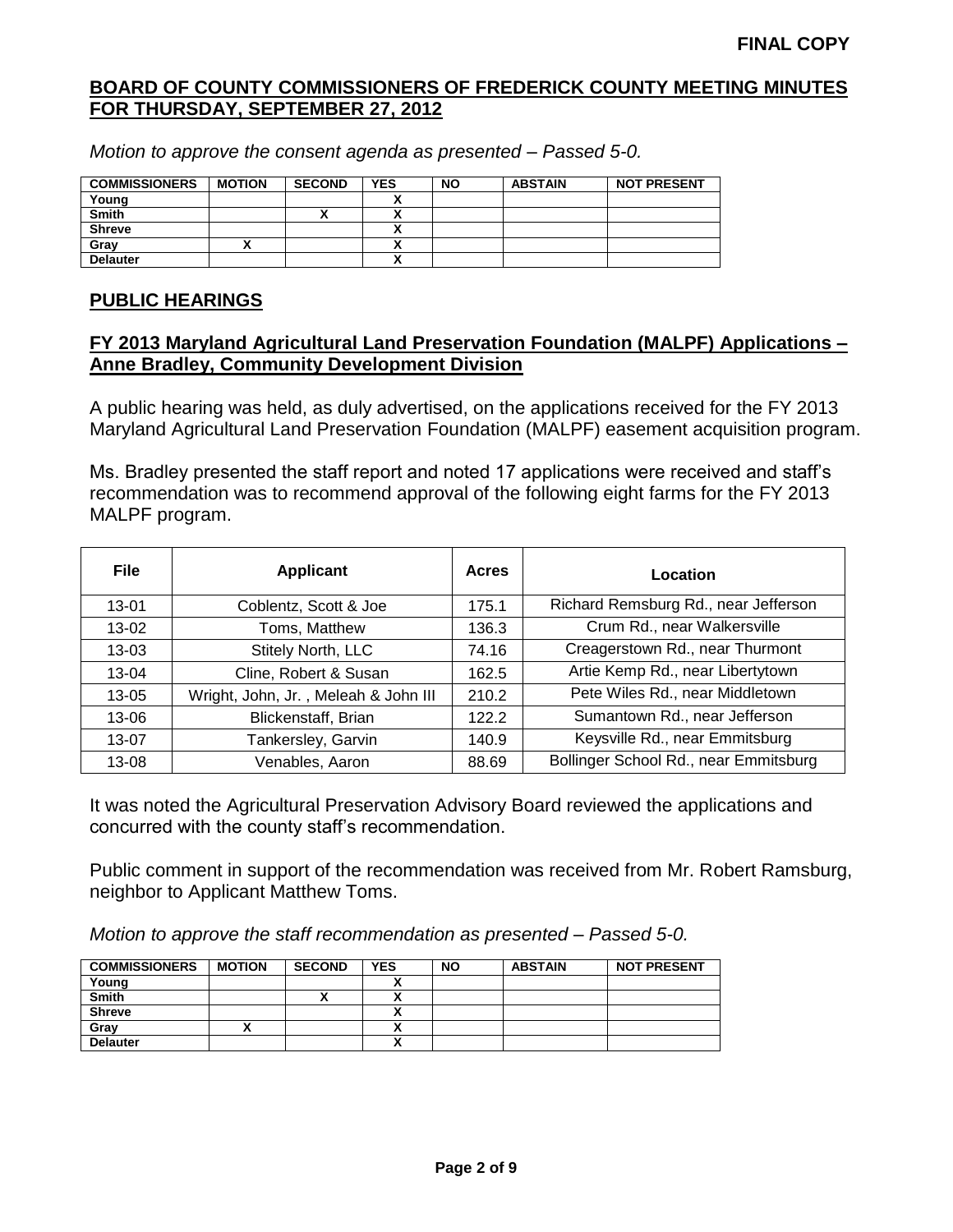## **Consider Subdivision Regulations Text Amendment #ST-12-01 - Proposed Changes to Chapter 1-16 of the Frederick County Code (Subdivision Regulations) – Mike Wilkins, Community Development Division**

A public hearing was held, as duly advertised, on Subdivision Regulations Text Amendment #ST-12-01.

Mr. Mike Wilkins presented the proposed text amendment and noted the Frederick County Planning Commission (FCPC) recommended approval of the text amendment with three recommended changes as follows:

- *1. Require staff to visit sites before granting subdivision approval on 14-16 foot wide roads (see 1-16-12 (B) (4).*
- *2. Add a maximum length provision for cul-de-sac streets (1-16-236 k-1-c).*
- 3. *Retain the existing requirement for posting public notice signs for minor subdivision applications of two or more lots (1-16-8 (H)(1-6).*

Mr. Wilkins also reviewed the information outlined in the "Addendum to Subdivision Ordinance Exhibit A." If the text amendment was approved, staff recommended an effective date of October 1, 2012.

Public comments in support of the text amendment were received from Mr. Bruce Dean, Esquire, Land Use Council and Mr. Jonathan Soule.

*Motion to approve the text amendment with the Addendum to Subdivision Ordinance Exhibit A - Passed 5-0.*

| <b>COMMISSIONERS</b> | <b>MOTION</b> | <b>SECOND</b> | <b>YES</b>               | <b>NO</b> | <b>ABSTAIN</b> | <b>NOT PRESENT</b> |
|----------------------|---------------|---------------|--------------------------|-----------|----------------|--------------------|
| Young                |               |               |                          |           |                |                    |
| <b>Smith</b>         |               |               |                          |           |                |                    |
| <b>Shreve</b>        |               | "             | ٠.<br>~                  |           |                |                    |
| Grav                 |               |               | Λ                        |           |                |                    |
| <b>Delauter</b>      |               |               | $\overline{\phantom{a}}$ |           |                |                    |

(A copy of the approved/adopted ordinance can be obtained in the County Manager's Office or from the county's website, [www.FrederickCountyMD.gov.](http://www.frederickcountymd.gov/))

# **WORKSESSION**

# **Status of the Board of Education Properties (115 East Church Street and 7630 Hayward Road) – Ray Barnes, Frederick County Public Schools**

Mr. Barnes updated the Board as to the status of the sale of the two Board of Education (BOE) properties. He indicated the next step in the process was for the Board to approve the BOE's recommendation to accept the offer to purchase 115 East Church Street made by Timothy S. Hogan for Better World Builders LLC and the offer to purchase 7630 Hayward Road made by Ausherman II Development Corporation.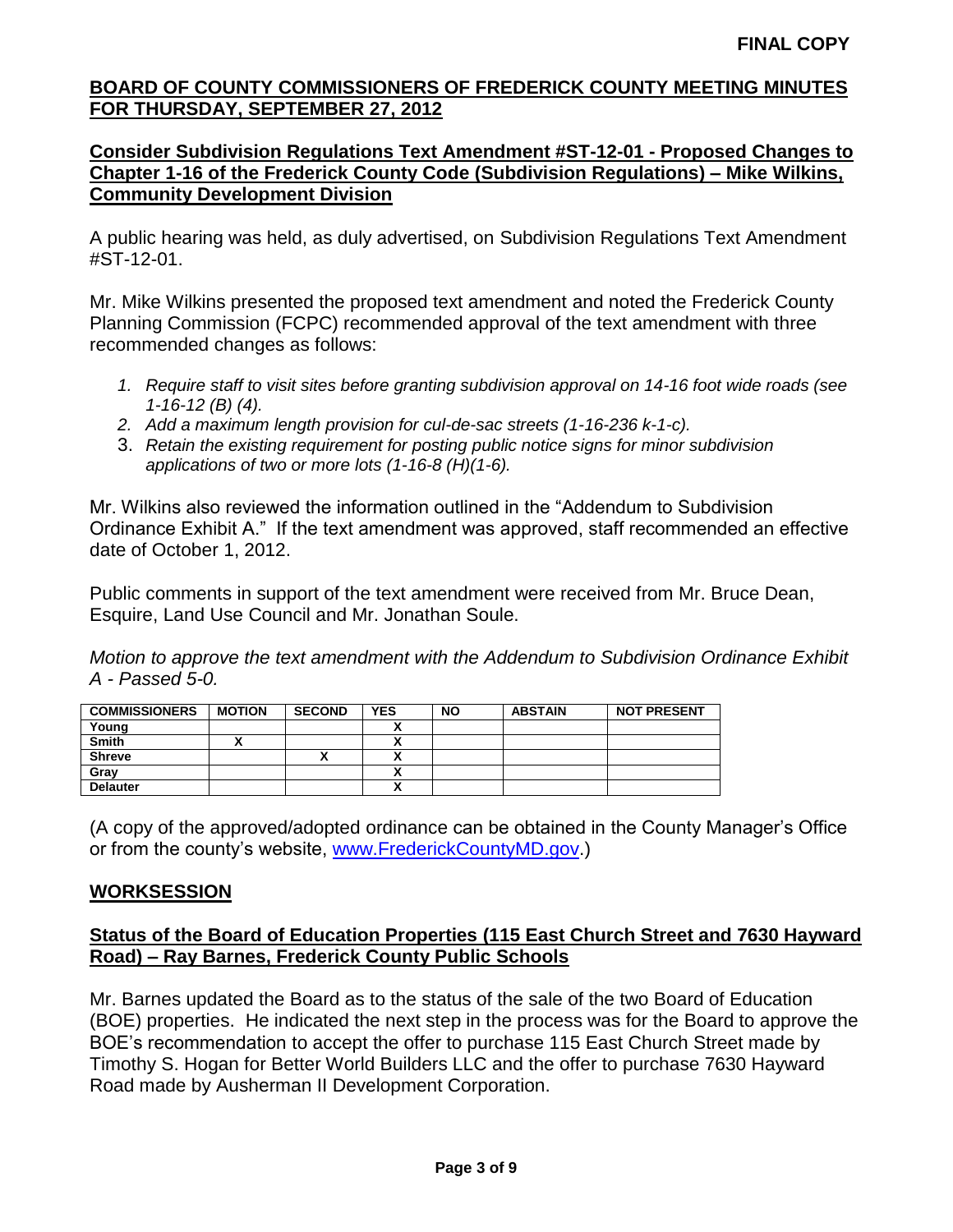*The Board gave its concurrence for the BOE to proceed in accepting the two offers made on both properties.*

(Commissioners Gray and Delauter left the meeting.)

# **Urbana Skate Park Fundraising Agreement – Paul Dial, Parks and Recreation Division**

Mr. Dial and Ms. Betsy Day, The Community Foundation of Frederick County, were present and reviewed with the Board the proposed Urbana Skate Park Fundraising Agreement.

*Motion to approve the agreement – Passed 3-0.*

| <b>COMMISSIONERS</b> | <b>MOTION</b> | <b>SECOND</b> | <b>YES</b> | <b>NO</b> | <b>ABSTAIN</b> | <b>NOT PRESENT</b> |
|----------------------|---------------|---------------|------------|-----------|----------------|--------------------|
| Young                |               |               |            |           |                |                    |
| <b>Smith</b>         |               |               |            |           |                |                    |
| <b>Shreve</b>        |               |               | n          |           |                |                    |
| Grav                 |               |               |            |           |                |                    |
| <b>Delauter</b>      |               |               |            |           |                | ^                  |

(The Board recessed the meeting to take a five-minute break.)

# **Revise the Fees for Pre-Arranged Tank Truck Filling (Bulk Water) – Kevin Demosky, Utilities and Solid Waste Management Division**

Mr. Demosky presented the proposed resolution that would amend the rate charged for "bulk water."

Staff recommended that if the Board reduced the rate charged, that it be established to be based on the prevailing Level % rate (currently \$5.00/thousand gallons) multiplied by a commodity surcharge factor of 2.0 with a resulting rate of \$10.00/thousand gallons.

*Motion to approve the proposed resolution – Passed 5-0.*

| <b>COMMISSIONERS</b> | <b>MOTION</b> | <b>SECOND</b> | <b>YES</b>                | <b>NO</b> | <b>ABSTAIN</b> | <b>NOT PRESENT</b> |
|----------------------|---------------|---------------|---------------------------|-----------|----------------|--------------------|
| Young                |               |               |                           |           |                |                    |
| <b>Smith</b>         | ~             |               | ^                         |           |                |                    |
| <b>Shreve</b>        |               |               |                           |           |                |                    |
| Gray                 |               |               |                           |           |                |                    |
| <b>Delauter</b>      |               |               | $\ddot{\phantom{1}}$<br>Δ |           |                |                    |

(A copy of the approved/adopted resolution can be obtained in the County Manager's Office or from the county's website, [www.FrederickCountyMD.gov.](http://www.frederickcountymd.gov/))

## **Public Works Division Privatization Advisory Committee Report and Recommendation - Tom Meunier, Public Works Division**

Mr. Meunier presented to the Board the Public Works Division's current and future Restructuring & Realignment and Privatization & Efficiency Plans.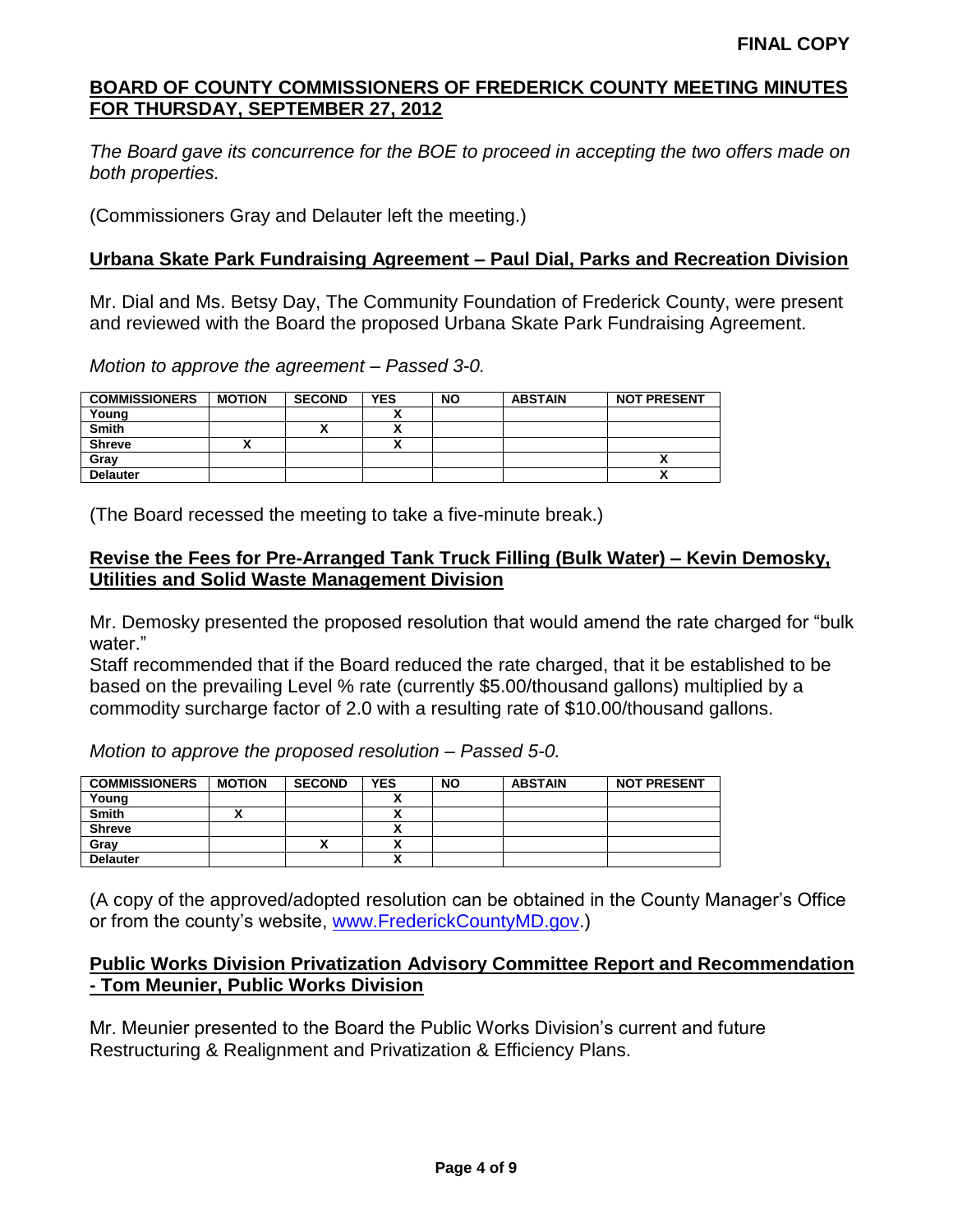| <b>COMMISSIONERS</b> | <b>MOTION</b> | <b>SECOND</b> | <b>YES</b> | <b>NO</b> | <b>ABSTAIN</b> | <b>NOT PRESENT</b> |
|----------------------|---------------|---------------|------------|-----------|----------------|--------------------|
| Young                |               |               |            |           |                |                    |
| <b>Smith</b>         | ^             |               |            |           |                |                    |
| <b>Shreve</b>        |               | ↗             |            |           |                |                    |
| Gray                 |               |               |            |           |                |                    |
| <b>Delauter</b>      |               |               |            |           |                |                    |

*Motion to approve the recommendation – Passed 4-1.*

(The Board adjourned the meeting at 12:26 p.m. for lunch and noted the meeting would resume at 1 p.m.)

Commissioner Young reconvened a meeting of the Board of County Commissioners of Frederick County, Maryland, ("Board") for Thursday, September 27, 2012, at 1:00 p.m. Present were Commissioners C. Paul Smith*, Vice President,* and David Gray. Also present were Mr. David Dunn, County Manager and Ms. Patti Morrow, Recording Secretary. Commissioners Shreve and Delauter arrived to the meeting as denoted in the minutes below.

## **ADMINISTRATIVE BUSINESS**

# **Bid Award - Purchasing Memo #13-041 – RFP #12-47, Dental Insurance Plans for Frederick County Employees – Bruce Johnson, Finance Division**

Ms. Diane George, Department of Procurement and Contracting and Mr. Mitch Hose and Ms. Bonnie Madison, Human Resources Division, were present for the discussion of Purchasing Memo #13-041.

*Motion to approve the Purchasing Memo #13-041 – Passed 3-0.*

| <b>COMMISSIONERS</b> | <b>MOTION</b> | <b>SECOND</b> | <b>YES</b>               | <b>NO</b> | <b>ABSTAIN</b> | <b>NOT PRESENT</b> |
|----------------------|---------------|---------------|--------------------------|-----------|----------------|--------------------|
| Young                |               |               |                          |           |                |                    |
| <b>Smith</b>         | ^             |               |                          |           |                |                    |
| <b>Shreve</b>        |               |               |                          |           |                |                    |
| Gray                 |               | ,,            | $\overline{\phantom{a}}$ |           |                |                    |
| <b>Delauter</b>      |               |               |                          |           |                | Λ                  |

### **Grant Application to the Community Foundation of Frederick to Fund the Early Childhood School Readiness Program – Pat Fleet, Office of the County Manager and Shelly Toms, Citizens Services Division**

Ms. Fleet and Ms. Toms presented the information regarding the grant application.

*Motion to approve the submission of the grant application, the future grant award, and the administrative processing of necessary grant related documents for execution by the Board President – Passed 3-0.*

| <b>COMMISSIONERS</b> | <b>MOTION</b> | <b>SECOND</b> | <b>YES</b> | <b>NO</b> | <b>ABSTAIN</b> | <b>NOT PRESENT</b> |
|----------------------|---------------|---------------|------------|-----------|----------------|--------------------|
| Young                |               |               |            |           |                |                    |
| <b>Smith</b>         |               |               |            |           |                |                    |
| <b>Shreve</b>        |               |               |            |           |                | $\mathbf{v}$       |
| Gray                 |               |               |            |           |                |                    |
| <b>Delauter</b>      |               |               |            |           |                | $\mathbf{v}$       |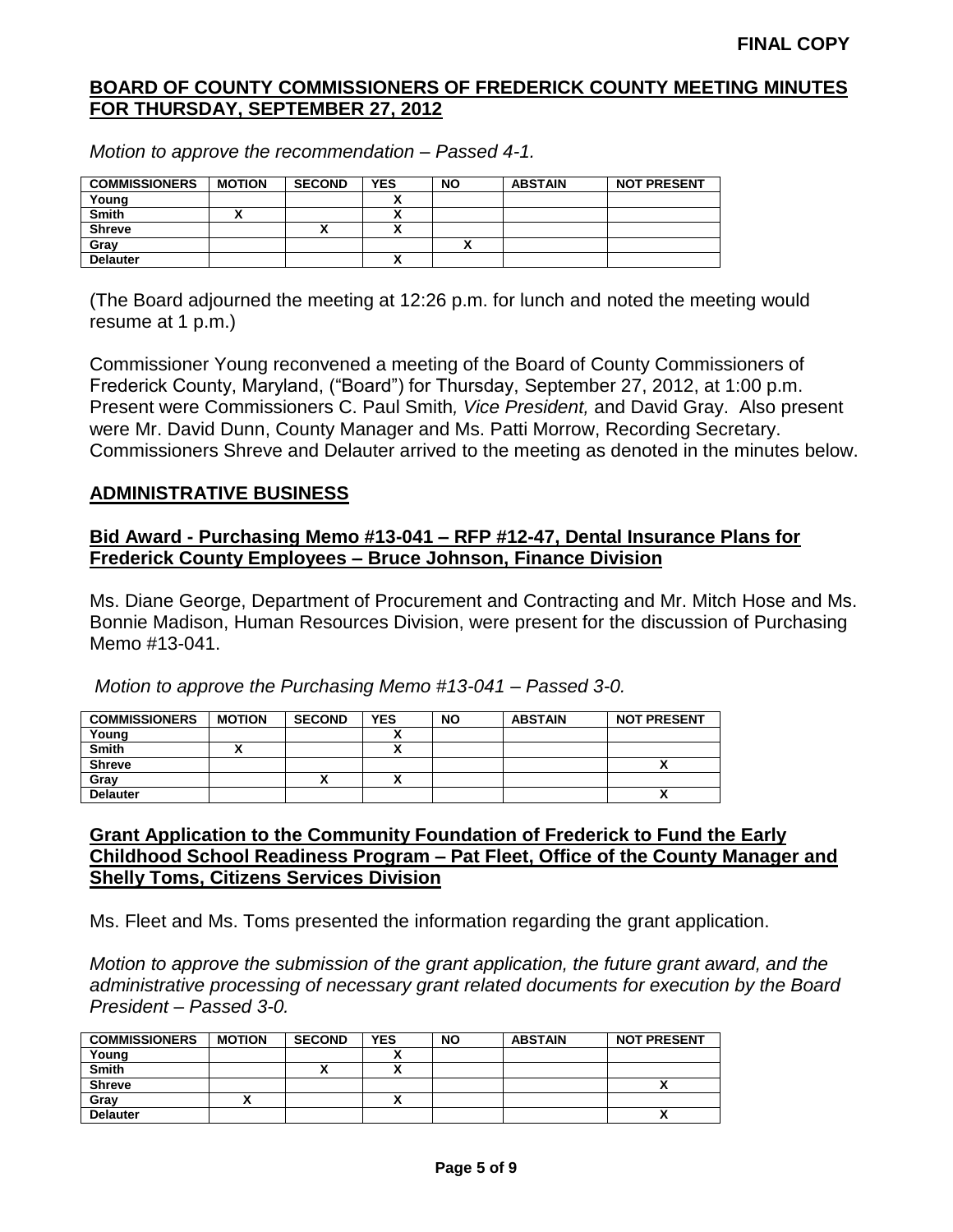(Commissioners Shreve and Delauter arrived to the meeting at 1:11 p.m. and 1:12 p.m. respectively.)

# **Work Change Directive No. 7 – Ballenger-McKinney Enhanced Nutrient Removal Wastewater Treatment Plant Expansion – Rod Winebrenner, Utilities and Solid Waste Management Division**

Mr. Winebrenner presented the Work Change Directive No. 7 that if approved, would re-feed the Ballenger Wastewater Treatment Plant Administration Building electrical service from the new county-owned system installed under the current construction contract.

*Motion to approve Work Change Directive No. 7 – Passed 5-0.*

| <b>COMMISSIONERS</b> | <b>MOTION</b> | <b>SECOND</b> | <b>YES</b> | <b>NO</b> | <b>ABSTAIN</b> | <b>NOT PRESENT</b> |
|----------------------|---------------|---------------|------------|-----------|----------------|--------------------|
| Young                |               |               |            |           |                |                    |
| <b>Smith</b>         |               |               |            |           |                |                    |
| <b>Shreve</b>        |               |               |            |           |                |                    |
| Grav                 |               |               | ,,         |           |                |                    |
| <b>Delauter</b>      |               |               | ٠.<br>Λ    |           |                |                    |

# **Additional Legal Services for the Ballenger-McKinney-Enhanced Nutrient Removal Wastewater Treatment Plant Expansion and Budget Transfer – Kevin Demosky, Utilities and Solid Waste Management Division**

Mr. Demosky explained staff's request for the additional outside legal services (Funk and Bolton) for the Ballenger-McKinney-Enhanced Nutrient Removal Wastewater Treatment Plant Expansion Project. The requested additional funding was in the amount of \$40,000.

*Motion to approve the request for additional legal services and budget transfer as recommended by staff – Passed 5-0.*

| <b>COMMISSIONERS</b> | <b>MOTION</b> | <b>SECOND</b> | <b>YES</b> | <b>NO</b> | <b>ABSTAIN</b> | <b>NOT PRESENT</b> |
|----------------------|---------------|---------------|------------|-----------|----------------|--------------------|
| Young                |               |               |            |           |                |                    |
| <b>Smith</b>         |               |               |            |           |                |                    |
| <b>Shreve</b>        |               |               |            |           |                |                    |
| Gray                 |               |               | ~          |           |                |                    |
| <b>Delauter</b>      |               |               |            |           |                |                    |

# **Plan for Montevue Adaptive Reuse Project – Chuck Nipe, Public Works Division**

Mr. Nipe and Mr. Tom Meunier, Public Works Division, presented the proposed plan for the Montevue Adaptive Reuse Project.

*Motion to approve the proposed plan – Passed 4-1.*

| <b>COMMISSIONERS</b> | <b>MOTION</b> | <b>SECOND</b> | <b>YES</b> | <b>NO</b> | <b>ABSTAIN</b> | <b>NOT PRESENT</b> |
|----------------------|---------------|---------------|------------|-----------|----------------|--------------------|
| Young                |               |               |            |           |                |                    |
| <b>Smith</b>         | ~             |               |            |           |                |                    |
| <b>Shreve</b>        |               |               |            |           |                |                    |
| Gray                 |               | ,,            |            |           |                |                    |
| <b>Delauter</b>      |               |               |            |           |                |                    |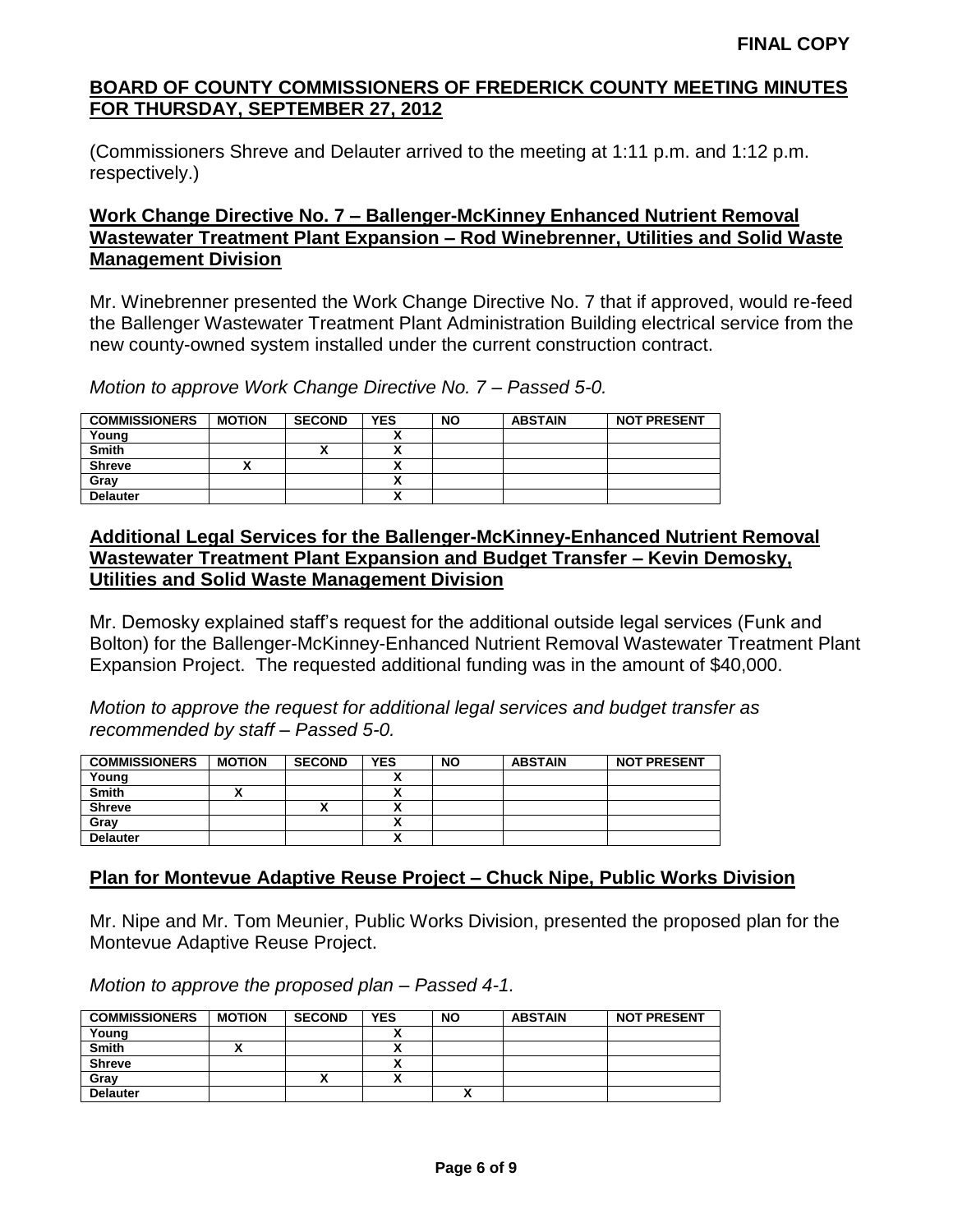*Motion to immediately market the 118 North Market Street property as surplus county property – Passed 5-0.*

| <b>COMMISSIONERS</b> | <b>MOTION</b> | <b>SECOND</b> | <b>YES</b> | <b>NO</b> | <b>ABSTAIN</b> | <b>NOT PRESENT</b> |
|----------------------|---------------|---------------|------------|-----------|----------------|--------------------|
| Young                |               | ,,            |            |           |                |                    |
| <b>Smith</b>         |               |               |            |           |                |                    |
| <b>Shreve</b>        |               |               |            |           |                |                    |
| Gray                 |               |               |            |           |                |                    |
| <b>Delauter</b>      |               |               |            |           |                |                    |

## **COMMISSIONERS COMMENTS**

Commissioner Delauter brought awareness to the new "Govern Like A Taxpayer" towel displayed in the meeting room.

### **PUBLIC COMMENTS**

None.

# **QUESTIONS - PRESS**

None.

# **CLOSED SESSION**

*Motion to go into closed session under the Maryland Annotated Code State Government Article § 10-508(a) (1) To discuss: (i) The appointment, employment, assignment, promotion, discipline, demotion, compensation, removal, resignation, or performance evaluation of appointees, employees, or officials over whom it has jurisdiction; or (ii) Any other personnel matter that affects one or more specific individuals; and (7) and (8) To discuss potential litigation and consult with counsel.*

| <b>COMMISSIONERS</b> | <b>MOTION</b> | <b>SECOND</b> | <b>YES</b> | <b>NO</b> | <b>ABSTAIN</b> | <b>NOT PRESENT</b> |
|----------------------|---------------|---------------|------------|-----------|----------------|--------------------|
| Young                |               |               |            |           |                |                    |
| <b>Smith</b>         | ~             |               |            |           |                |                    |
| <b>Shreve</b>        |               | $\mathbf{r}$  |            |           |                |                    |
| Gray                 |               |               |            |           |                |                    |
| <b>Delauter</b>      |               |               |            |           |                |                    |

After the vote was taken to go into closed session and after consulting with County Attorney John Mathias, it was noted the second closed session item pertaining to (7) and (8) To discuss potential litigation and consult with counsel (discuss issues concerning the resolution of potential litigation with the county's attorneys and other staff) no longer needed to be discussed during the closed session.

# **ADJOURN**

The meeting adjourned at 1:49 p.m.

Joyce M. Grossnickle Administrative Officer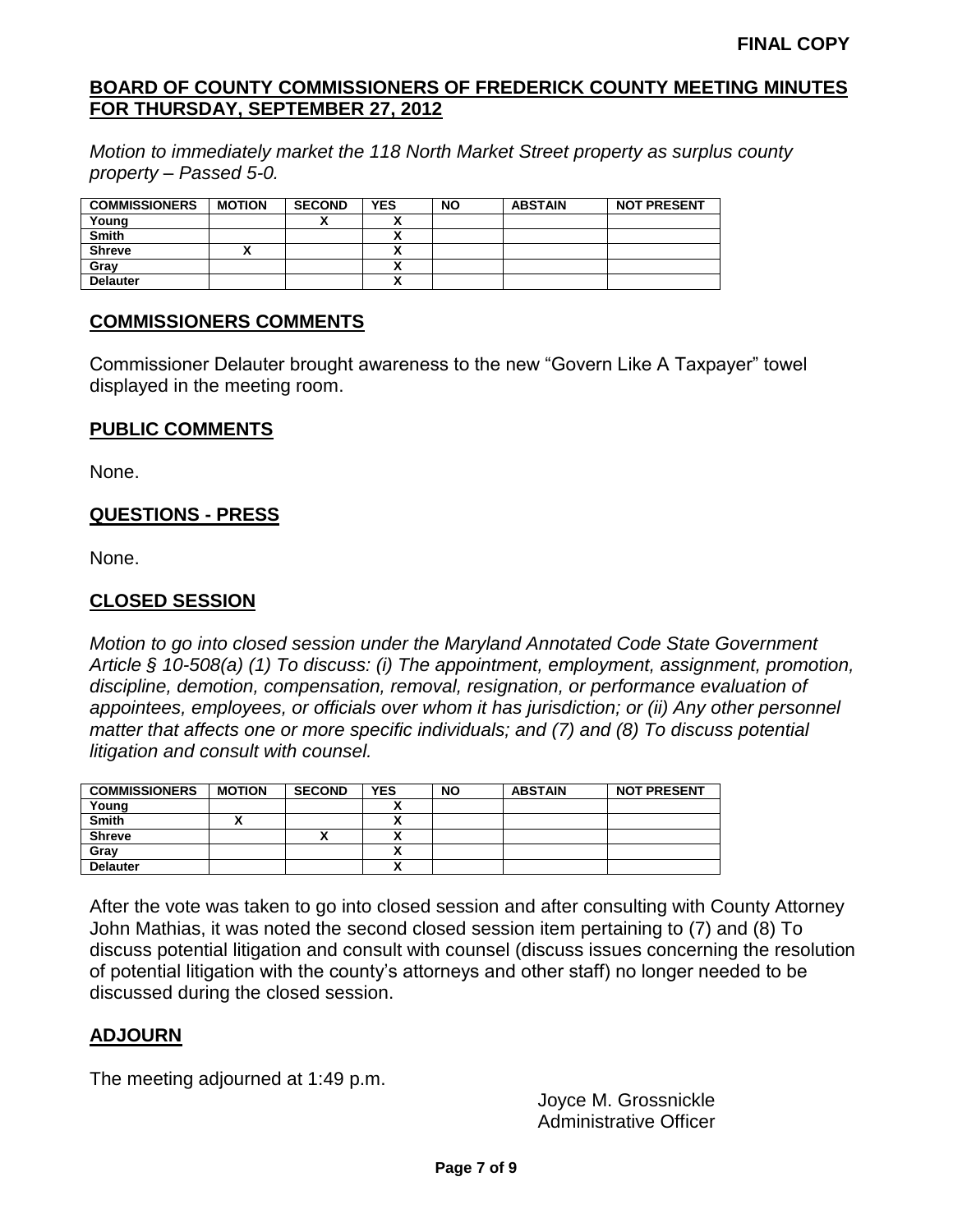# **FORM OF STATEMENT FOR CLOSING THE MEETING OF THURSDAY, SEPTEMBER 27, 2012**

# **STATUTORY AUTHORITY TO CLOSE SESSION**

# **State Government Article §10-508(a)**

To discuss: (1) To discuss: (i) The appointment, employment, assignment, promotion, discipline, demotion, compensation, removal, resignation, or performance evaluation of appointees, employees, or officials over whom it has jurisdiction; or (ii) Any other personnel matter that affects one or more specific individuals.

## **Motion:**

A motion was made by Commissioner Smith to go into closed session at 1:49 p.m. in accordance with Maryland Annotated Code State Government Article § 10-508(a) (1) To discuss: (i) The appointment, employment, assignment, promotion, discipline, demotion, compensation, removal, resignation, or performance evaluation of appointees, employees, or officials over whom it has jurisdiction; or (ii) Any other personnel matter that affects one or more specific individuals. Commissioner Shreve seconded the motion that passed 5-0.

## **Time and Location:**

1:49 p.m. – Third Floor Meeting Room, Winchester Hall

# **Topic for Discussion:**

To discuss the possible reorganization of county departments and related personnel issues as they apply to individual county employees.

> Joyce M. Grossnickle Administrative Officer